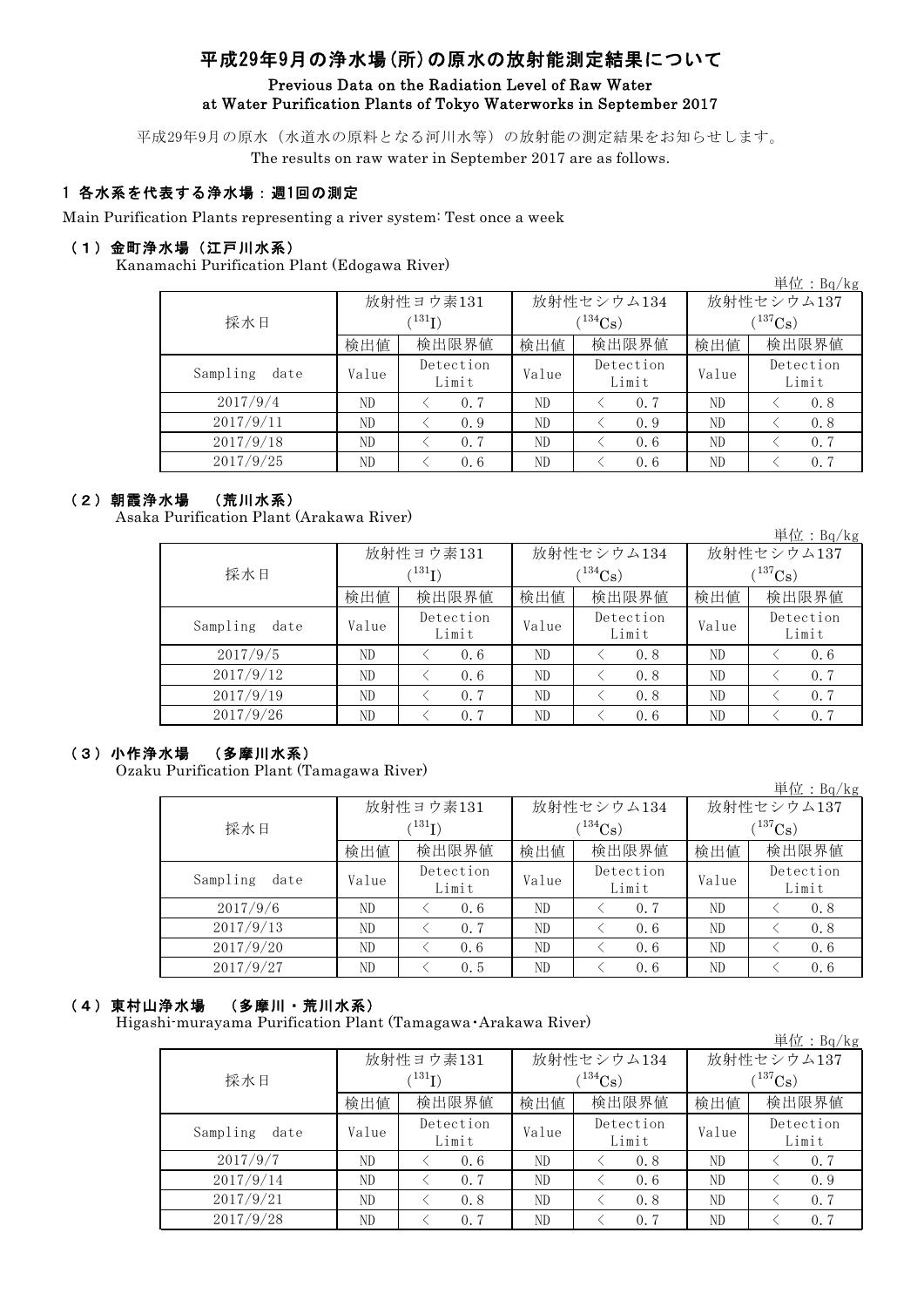## (5)長沢浄水場 (相模川水系)

Nagasawa Purification Plant (Sagamigawa River)

|                  |       |                             |              |                    |              | 単位: $Bq/kg$        |  |  |
|------------------|-------|-----------------------------|--------------|--------------------|--------------|--------------------|--|--|
|                  |       | 放射性ヨウ素131                   |              | 放射性セシウム134         | 放射性セシウム137   |                    |  |  |
| 採水日              |       | $\langle ^{131}\mathrm{I})$ |              | $(^{134}Cs)$       | $(^{137}Cs)$ |                    |  |  |
|                  | 検出値   | 検出限界値                       | 検出値<br>検出限界値 |                    | 検出値          | 検出限界値              |  |  |
| Sampling<br>date | Value | Detection<br>Limit          | Value        | Detection<br>Limit | Value        | Detection<br>Limit |  |  |
| 2017/9/1         | ND    | 0.7                         | ND<br>0.8    |                    | ND           | 0.8                |  |  |
| 2017/9/8         | ND    | 0.7                         | ND           | 0.7                | ND           | 0.6                |  |  |
| 2017/9/15        | ND    | 0.7                         | ND           | 0.8                | ND           | 0.7                |  |  |
| 2017/9/22        | ND    | 0.6                         | ND           | 0.6                | ND           | 0.8                |  |  |
| 2017/9/29        | ND    | 0.6                         | ND           | 0.7                | ND           | 0.6                |  |  |

## 2 その他の主要浄水場:概ね月1回の測定

Other Main Purification Plants: Test mostly once a month

|                     |                            |                  |                          |           |                            |     |                             |                                     |       |                    | 単位:Bg/kg |
|---------------------|----------------------------|------------------|--------------------------|-----------|----------------------------|-----|-----------------------------|-------------------------------------|-------|--------------------|----------|
| 浄水所                 | 水源                         | 採水日              | 放射性ヨウ素131<br>$(^{131}I)$ |           | 放射性セシウム134<br>$(^{134}Cs)$ |     |                             | 放射性セシウム137<br>$(^{137}\mathrm{Cs})$ |       |                    |          |
|                     |                            |                  | 検出値                      |           | 検出限界値                      | 検出値 | 検出限界値                       |                                     | 検出値   |                    | 検出限界値    |
| Monitoring<br>point | Water<br>resource          | Sampling<br>date | Value                    |           | Detection<br>Limit         |     | Detection<br>Value<br>Limit |                                     | Value | Detection<br>Limit |          |
| 三郷<br>Misato        | 江戸川水系<br>Edogawa<br>River  | 2017/9/13        | ND                       | $\langle$ | 0.6                        | ND  | $\langle$                   | 0.6                                 | ND    | $\lt$              | 0.6      |
| 三園<br>Misono        | 荒川水系<br>Arakawa<br>River   | 2017/9/13        | ND                       | $\langle$ | 0.8                        | ND  | $\langle$                   | 0.8                                 | ND    | $\langle$          | 0.7      |
| 境<br>Sakai          | 多摩川水系<br>Tamagawa<br>River | 2017/9/13        | ND                       | $\langle$ | 0.7                        | ND  | $\lt$                       | 0.7                                 | ND    | $\langle$          | 0.8      |
| 砧<br>Kinuta         | 多摩川水系<br>Tamagawa<br>River | 2017/9/13        | ND                       | $\langle$ | 0.8                        | ND  | $\langle$                   | 0, 7                                | ND    | $\langle$          | 0.9      |
| 砧下<br>Kinutashimo   | 多摩川水系<br>Tamagawa<br>River | 2017/9/13        | ND                       | $\langle$ | 0.6                        | ND  | $\lt$                       | 0.5                                 | ND    | $\langle$          | 0.7      |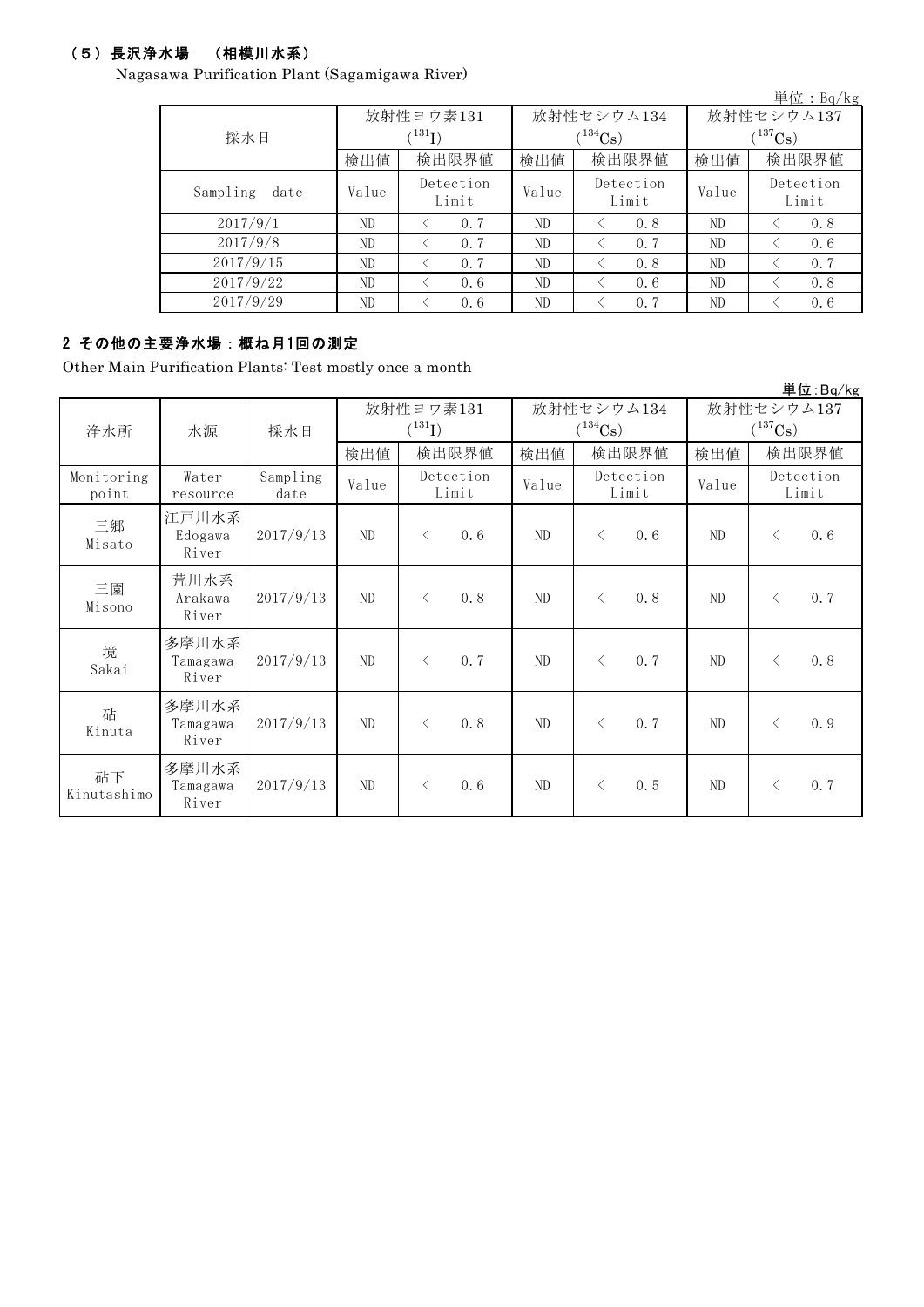## 3 多摩地区等の表流水・伏流水・浅井戸を水源とする浄水所:概ね月1回の測定

Water purification plants using surface water, subsoil water, or shallow well water in Tama Area: Test mostly once a month

|                  |                  |          |                           |       |                    |                | 単位: $Bq/kg$        |  |
|------------------|------------------|----------|---------------------------|-------|--------------------|----------------|--------------------|--|
|                  |                  |          | 放射性ヨウ素131                 |       | 放射性セシウム134         | 放射性セシウム137     |                    |  |
| 浄水所              | 採水日              |          | $(^{131}I)$               |       | $(^{134}Cs)$       | $(^{137}Cs)$   |                    |  |
|                  |                  | 検出値      | 検出限界値                     | 検出値   | 検出限界値              | 検出値            | 検出限界値              |  |
| Monitoring point | Sampling<br>date | Value    | Detection<br>Limit        | Value | Detection<br>Limit | Value          | Detection<br>Limit |  |
| 棚沢<br>Tanasawa   | 2017/9/4         | ND       | 0.7<br>$\langle$          | ND    | 0.8<br>$\langle$   | ND             | 0.7<br>$\langle$   |  |
| 大丹波<br>Otaba     | 2017/9/4         | ND       | $\langle$<br>$\mathbf{1}$ | ND    | 0.7<br>$\langle$   | ND             | 0.8<br>$\langle$   |  |
| 小河内<br>Ogouchi   | 2017/9/6         | ND       | 0.7<br>$\langle$          | ND    | $\langle$<br>0.6   | N <sub>D</sub> | 0.7<br>$\langle$   |  |
| ひむら<br>Himura    | 2017/9/6         | $\rm ND$ | 0.7<br>$\langle$          | ND    | 0.7<br>$\langle$   | ND             | 0.6<br>$\langle$   |  |
| 日原<br>Nippara    | 2017/9/13        | ND       | $\langle$<br>0.8          | ND    | $\langle$<br>0.7   | ND             | 0.8<br>$\langle$   |  |
| 氷川<br>Hikawa     | 2017/9/13        | ND       | 0.8<br>$\lt$              | ND    | 0.7<br>$\langle$   | ND             | 0.8<br>$\langle$   |  |
| 戸倉<br>Tokura     | 2017/9/14        | ND       | 0.7<br>$\langle$          | ND    | 0.6<br>$\langle$   | ND             | 0.7<br>$\lt$       |  |
| 深沢<br>Fukasawa   | 2017/9/14        | ND       | 0.8<br>$\langle$          | ND    | 0.8<br>$\langle$   | ND             | 0.7<br>$\langle$   |  |

### <表流水を水源とする浄水所> <surface water>

#### <伏流水を水源とする浄水所> <subsoil water>

単位:Bq/kg 検出値 |検出値 |検出限界値 |検出値 Sampling date Value Evertion Value Detection Value 2017/9/5 ND < 0.6 ND < 0.6 ND < 0.6 2017/9/5 | ND | < 0.7 | ND | < 0.5 | ND | < 0.7 2017/9/11 ND  $\vert \langle 0.7 \vert \vert N_D \vert \vert \langle 0.6 \vert N_D \vert \vert \langle 0.9 \vert \vert N_D \vert \vert \langle 0.9 \vert$  $2017/9/11$  ND < 0.8 ND < 0.6 ND < 0.7 2017/9/19 ND < 0.7 ND < 0.7 ND < 0.9  $2017/9/21$  ND < 0.8 ND < 0.7 ND < 0.8 2017/9/21 | ND | < 0.6 | ND | < 0.6 | ND | < 0.8 放射性セシウム137  $(^{137}\mathrm{Cs})$ 放射性セシウム134  $(^{134}Cs)$ Detection Limit 検出限界値 |検出値 |検出限界値 Monitoring point Sampling Value Detection Limit Detection Limit 浄水所 | 採水日 沢井第一 Sawaidaiichi 千ヶ瀬第二 Chigasedaini 御岳山 Mitakesann 高月 Takatsuki 日向和田 Hinatawada 二俣尾 Futamatao 成木 Nariki 放射性ヨウ素131  $(^{131}\text{I})$